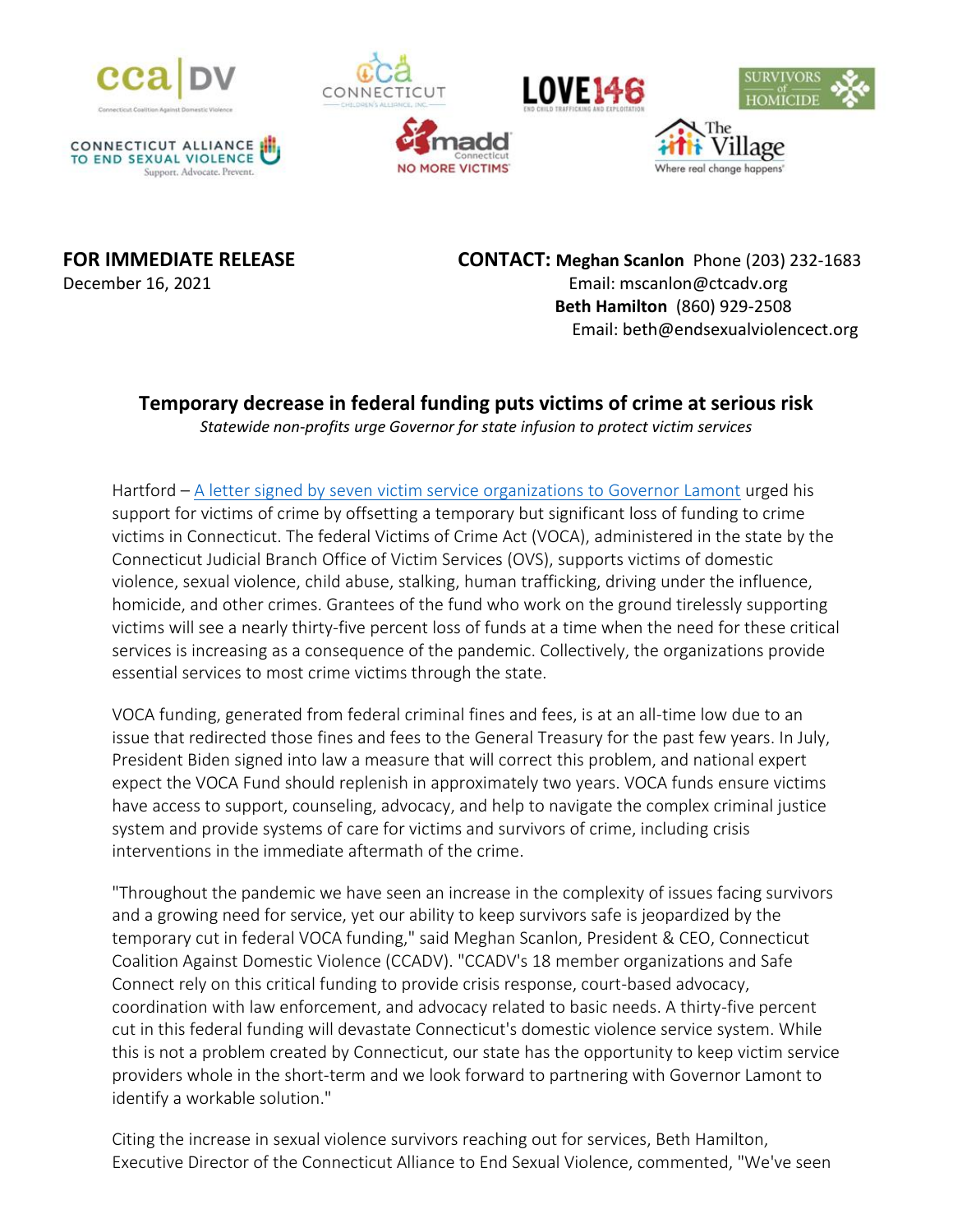an increase in requests for services across the state as the pandemic has created circumstances that both increase sexual violence perpetration and the isolation that victims experience postassault. The Alliance's nine community-based sexual assault crisis services programs, our postconviction victim advocates, and our legal services team are the only people in the state who provide high quality, trauma-informed services to victims and survivors of sexual violence, and the loss of VOCA funding puts these services in jeopardy. We are working to support survivors with increasingly complex needs and a thirty five percent cut in funding will only compound survivors' trauma with fewer advocates, less access to hotline support, support groups, and assistance to navigate complex systems, which are all necessary to heal."

The letter requests the Governor make a one-time, temporary investment in services that will directly help reduce future abuse and crime through proactive services, advocacy, and innovative collaborations across public agencies and private organizations. It states "When victims do not receive the support they need, especially in children, the long-term effects of trauma manifest in several ways, including chronic physical and mental health issues, depression, suicide, substance use disorders, and difficulty maintaining employment. These issues, when not addressed, can have a greater economic burden on the state."

Krystal Rich, Executive Director of the Child Advocacy Center, agrees. "A cut in the Victims of Crime Act (VOCA) funding will have an adverse impact on all victims of crime, only exacerbating the crisis caused by the continuing global pandemic. For our Child Advocacy Center (CAC) members, these cuts could mean a reduction in specialized mental health, medical and advocacy services and significant delays for child abuse victims needing this critical response. Each year our CACs provide a coordinated response to over 1800 children and their families and none of them should ever have to wait for the services they deserve."

"A cut in federal VOCA funding for victims of crimes will further exacerbate the mental health crisis we are experiencing in our state. Children who are exposed to crime require immediate intervention to help reduce their trauma response. A reduction in federal VOCA funding for the Village's Rapid Response program will result in hundreds of children not receiving this essential service," said Yvette Young, Associate Vice President of Programs and Advocacy at The Village for Families and Children.

Erin Williamson, Vice President of Global Program and Strategy for Love 146, added "If you or someone you love has ever been a victim of a crime you know how critical it is that they receive immediate support and services. Connecticut relies on the Victims of Crime Act (VOCA) to fund the large majority of such services. Any cut in this funding will be detrimental for victims of all crimes. Like so many other organizations, a major reduction in funding is likely to result in service cuts, meaning children who have just experienced the horrific crime of child sex trafficking will have to wait for the specialized services they need and deserve."

Victim-centered organizations prioritize the needs of the victims, often helping them maintain their day-to-day lives amid great disruptions causes by the crime. The organizations say they are already at capacity and scrambling to help victims.

"The upcoming substantial reduction in federal funds from the Victims of Crime Act grant for 2022-2024 will significantly impact the ability of Survivors of Homicide, Inc. to adequately provide counseling, advocacy, and support groups to secondary survivors of homicide," said Director of Victim Services, Jessica Pizzano. "According to the 2019-2020 Uniform Crime Report